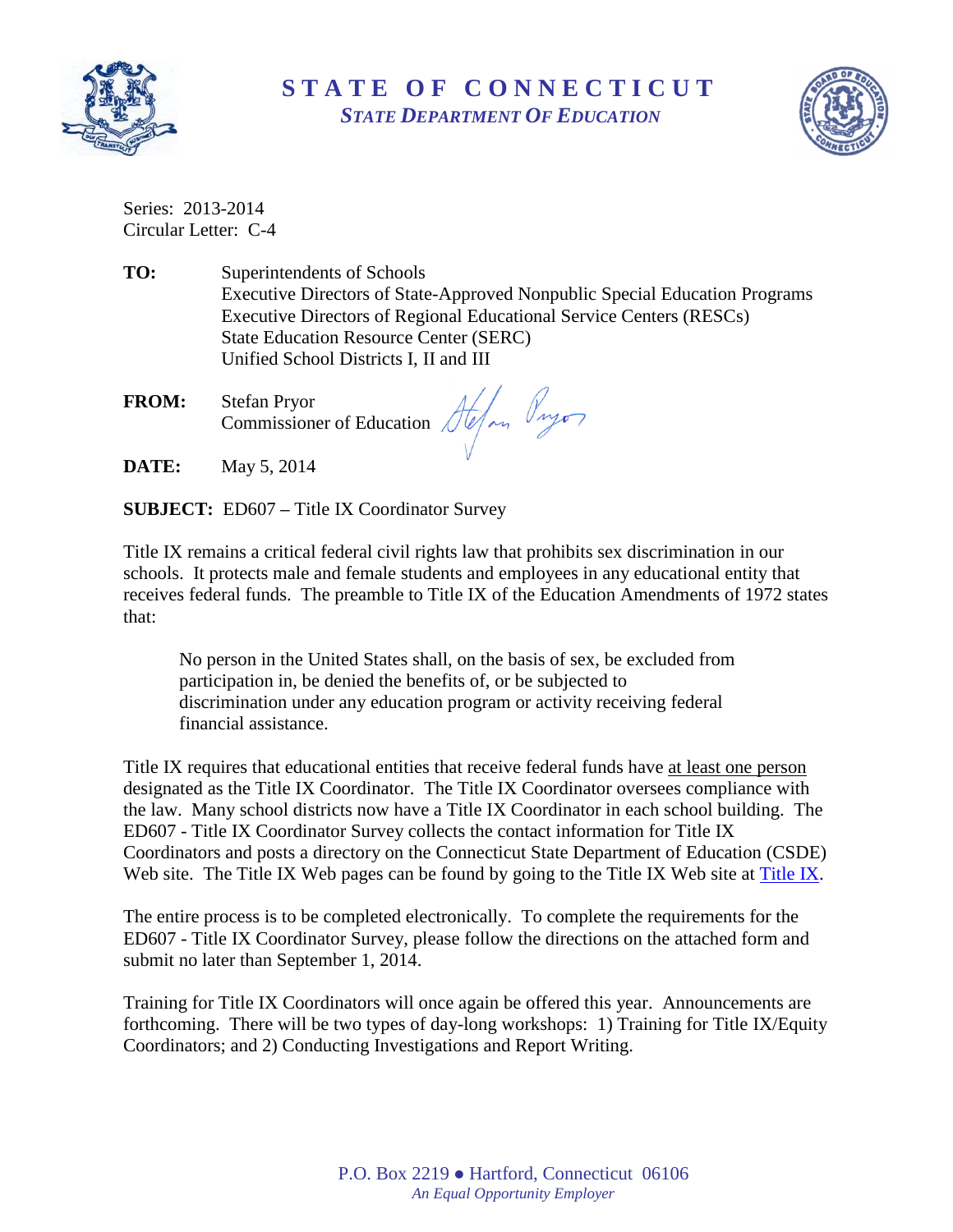ED607 - Title IX Coordinator Survey May 5, 2014 Page 2

If you have any questions, please contact Dr. William A. Howe, State Title IX Coordinator, at 860-713-6752 or via e-mail at [william.howe@ct.gov.](mailto:william.howe@ct.gov)

SP:wh

cc: Dr. Dianna Roberge-Wentzell, Chief Academic Officer Dr. William A. Howe, State Title IX Coordinator, Academic Office

Attachment